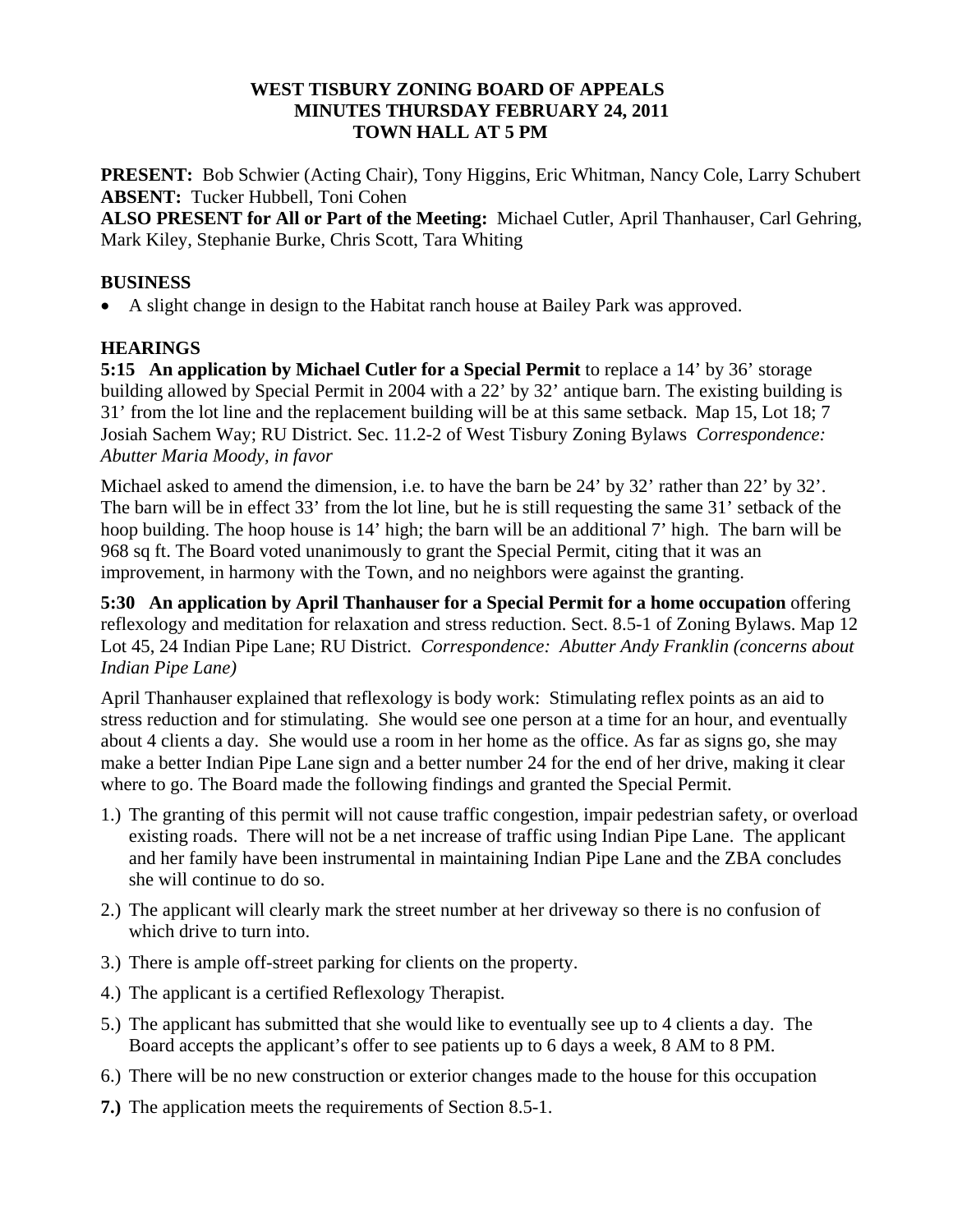**8.)** The granting of this permit is consistent with the definition, goals, objectives and conclusions contained in West Tisbury's Master Plan concerning Home Occupations. Under Action to Protect Community Resources and Character it is stated: "Allow for a diversity of home-based businesses, with a permitting process to insure minimum conflict with surrounding land uses".

# **DISCUSSIONS**

**Mark Kiley:** Is purchasing old Vincent house behind Farmhouse B&B: A buildable lot, nonconforming house on non-conforming lot that will probably need to be torn down rather than fixed up. Mark and real estate agent Stephanie Burke told the Board about the property and opinions of consultants they've talked to. Mark was encouraged to apply to the Board to alter and extend a preexisting, non-conforming house, and to again talk to Ernie Mendenhall and John Powers.

## **Re the Parsonage House: Tara Whiting and Chris Scott**

….re options for preserving Old Parsonage and how/if ZBA can grant a variance for a new over 800 sq ft home on the 3 acre lot and keep the old house as a non-habitable use. This is what the Historical District people suggested to Tara what they do, ie get a variance (or Special Permit?) from ZBA.

Tara Whiting, owner with her brother of the parsonage/farmhouse property, explained her situation. She would like to abandon her present home, the old parsonage, because it is in serious disrepair to the point of being very difficult to live in, and she does not have the money for what she has been told it would cost to restore this old and historic building. The house was first built in the 1600's, and later added on to over the years. The Historic District Commission has informally denied her the ability to demolish the house in order to build a new one. She owns 3 .3 acres of land; by today's zoning, only enough property to have a house and an up to 800 sq ft "guest house". In order to have an over 800 sq ft house, she must demolish the historic old house, and she has been told she cannot demolish it.

The HDC suggested she apply to the ZBA for a variance of some sort to be able to save the old building, a beloved part of West Tisbury's character, and to build a new house. Tara asked to have a pre-application discussion with the Board to see how they could apply. Tara and her brother are now searching for ways to preserve the old building, one of them being deeding/gifting the old house to the Preservation Trust. Chris Scott of Preservation Trust said his organization is interested in being instrumental in restoring the old building because of its historical significance. Tara's dilemma has triggered a sense of loss in the community regarding the possible tear down. The Trust has, in recent times, been offered 4 or 5 significantly historic old houses to renovate. Unfortunately turning them into mini-museums is not feasible. For example, the Vincent house, moved to the grounds of the Dr Fisher House on busy Main Street in Edgartown, pulls in very little money per year. Possibly they could fundraise, restore the building and find a use for it, perhaps having non-profit organizations as tenants. The Trust has a wide variety of buildings and all have themes of public purpose. Perhaps not all of the house would be restored, for example the later dormers.

Chris told of his theory about old houses and zoning. The old buildings are privately owned but are part of our fabric, our commonwealth. Zoning can be an enemy of old houses. The owners need a place to live and don't necessarily want to sell their property, so often the old buildings get taken down. He would like to see something along the lines of, one can't tear down their historic house, but could have a zoning exemption for a new one on the property and in return, the owner would not be taxed for the old building. If zoning and assessing were tweaked, it would be to the public benefit.

Tara and Chris talked of conveying the house and one third of an acre (the property is 3.3 acres). They wondered if the Planning Board could subdivide off the .3 acre with the house on it. Chris Scott said we really could use legal advice all around. Eric Whitman suggested they find a good land use lawyer. Chris Scott suggested that the trust might be able to pay for some legal time, and